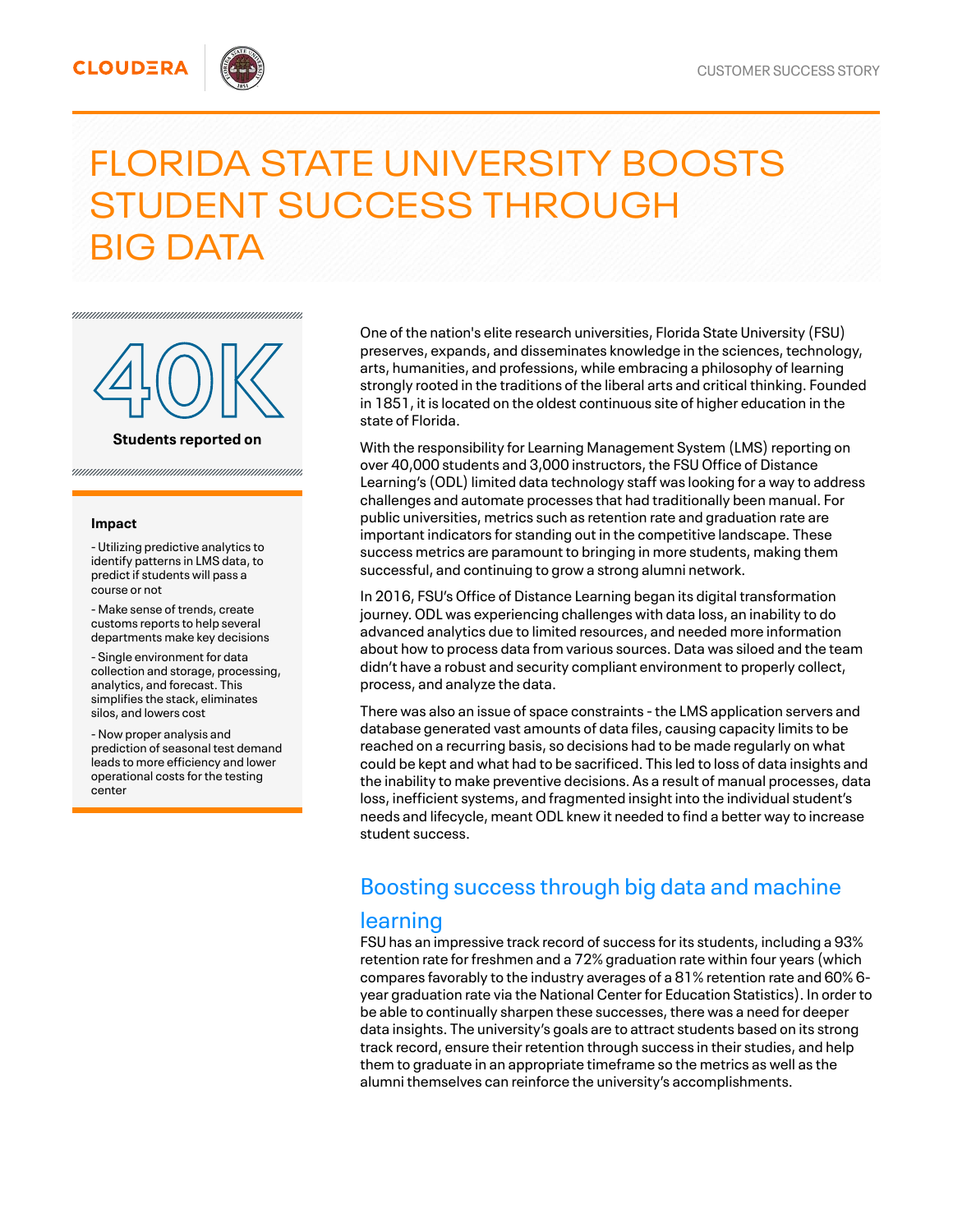#### **CLOUDERA**



"Cloudera offers us the convenience of integrating all the tools and capabilities into one platform. This means I don't have to hire multiple providers for multiple functions. Other universities try to add more and more technologies, but still struggle. We needed a solution that was easy, inexpensive, and offered good value in the long-run and Cloudera makes this possible."

Mary Eichin, Assistant Director for Technology, FSU Office of Distance Learning

FSU has many services available to drive each student's achievements: mental health, tutoring, and disability services, among others. As students don't often self identify, the challenge was being able to proactively offer the right support to the right student to ensure their success.

The need to provide better data and help improve student graduation rates as well as maximize retention, pushed ODL to utilize predictive analytics with a more robust and complete big data stack. The university uses the Canvas Learning Management System (LMS) to track student activity in a particular course. With Cloudera's platform, ODL can now identify patterns in the LMS data, helping them identify students that are at risk of falling behind or failing in a course. Algorithms such as Logistic Regression in Apache Spark ML are used to predict if students will pass a course or not. Similar to financial service fraud analysis, the university can now also monitor cheating - helping to pinpoint and investigate it as needed, thereby also ensuring the quality of its graduates.

"By analyzing the specific records that could potentially produce a negative outcome for students, we can intervene and work to improve the situation before it's too late. This helps us identify which students need more care. You can have all the services in the world, but if they don't come in the door, it doesn't help them," said Mary Eichin, Assistant Director for Technology at FSU's Office of Distance Learning.

## Powering decision-making across the university

Several departments across the university rely on reporting from the ODL technology team to power decision making. Previously, ODL was having to look through spreadsheets, compressed server logs, database output, and manually piece data together to create these reports. With Cloudera's tools, the data is prepared so it can be utilized with Apache Impala and Apache Hive to build insightful use cases and make sense of trends as well as create custom reports that help the departments make decisions. Each morning, 85 tables are collected from a single data source, while concurrently more than 20 historical tables are fully replicated in the cluster. All ingested tables are joined to create clean baselines ready for reports, a process difficult to emulate with other technologies. ODL is able to use this data to collaborate with other departments regarding how the students are performing. This helps them answer questions they couldn't answer before, faster and more reliably.

ODL was looking for a platform that could combine various tools all into one place. It needed a single environment for data collection and storage, processing, analytics, and forecast. Not only did this help simplify the stack and eliminate silos, but also lower cost.